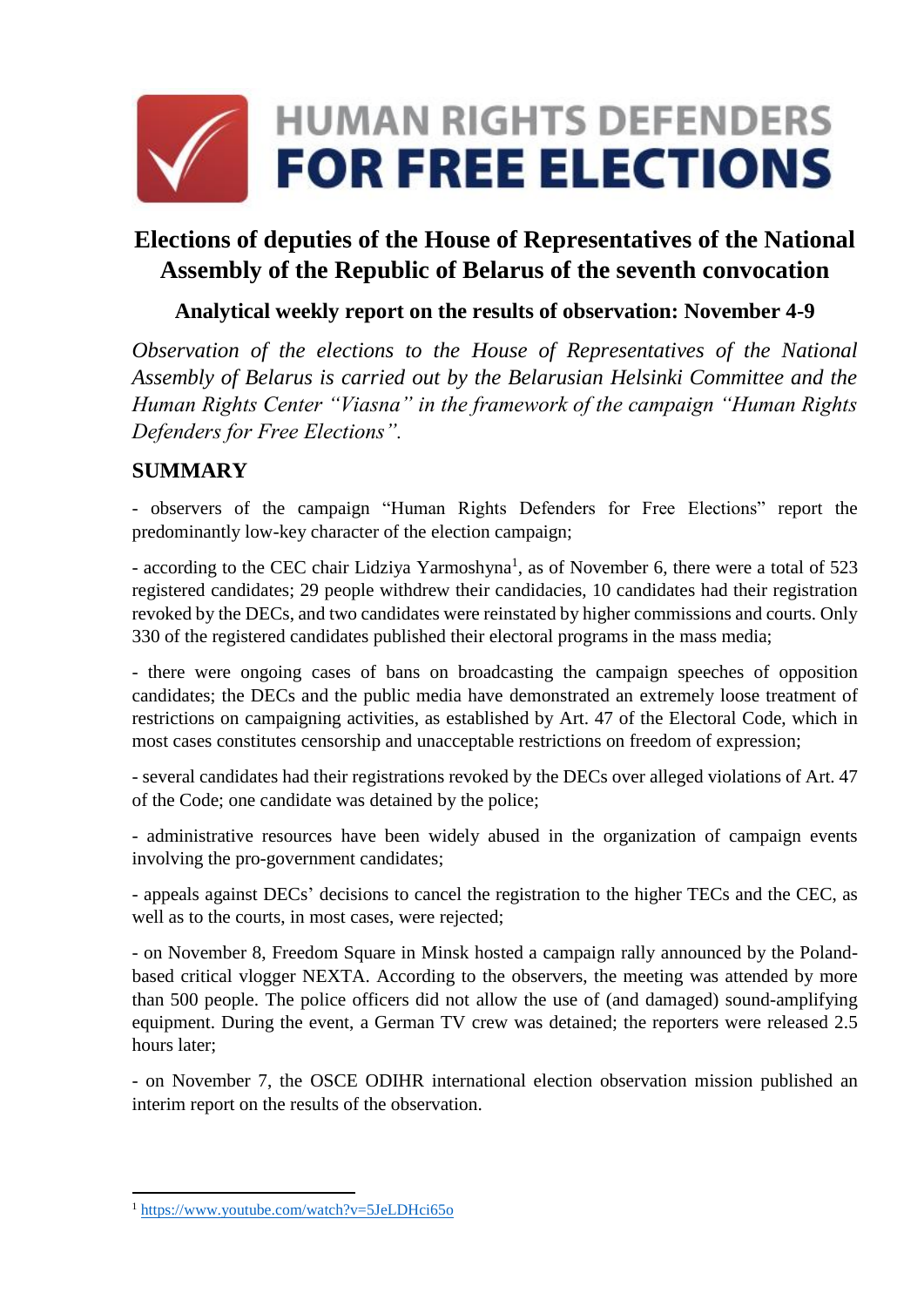## **ELECTION CAMPAIGNING**

According to the observers, the election campaign is mostly low key. Campaigning activities include meetings of candidates and their proxies with voters, as well as media appearances. Outdoor events are mostly organized by representatives of the political opposition. Progovernment candidates often campaign during their meetings with voters in schools, houses of culture, etc. The observers report cases of using administrative resources in the organization of such meetings.

In particular, on November 6, Raman Yurhel, a long-term observer of the campaign "Human Rights Defenders for Free Elections", visited school No. 1 in Hrodna to attend a campaign meeting of Iryna Lukanskaya, a pro-government candidate in electoral district No. 49.

Administrative resource was obviously used during the organization of the meeting. Despite the school holidays, about 100 teachers, who are also members of precinct election commissions Nos. 31, 32, and 33, had been summoned for the event.

On November 4, a meeting of the Hrodna Kastryčnicki district office of the Veterans' Association was attended by 40 heads of local branches. The participants received handouts with the information on preferred candidates and the electoral platforms of three pro-government candidates: Iryna Lukanskaya, Alena Patapava, and Liliya Kiryak. The meeting was chaired by head of the Association's district branch Uladzimir Tsiutsiunnik, together with deputy Tatsiana Sakovich (both members of DEC No. 49).

The observers continue to report cases of issuing warnings to candidates over alleged violations of electoral legislation during their campaigning activities. The same reasons are used to justify the ongoing practice of bans on airing the televised speeches of candidates.

The main reason for the warnings is violation of Art. 47 of the Electoral Code, which contains a number of restrictions on election campaigning, most notably prohibition of incitement to hatred on the grounds of nationality, religion, race, calls for a violent change of the constitutional order, insults of officials, etc.

As previously noted by the campaign's experts, the DECs have applied an excessively broad interpretation of law-stipulated restrictions, resulting in issuing warnings and bans on broadcasting campaign appearances on radio and television, often constituting censorship.

In particular, on November 5, Volha Damaskina, a candidate in the Navapolack-based electoral district No. 24, received a warning from the DEC for violation of Art. 47 related to a campaigning picket held together with representatives of the party "Narodnaya Hramada" on October 29. The penalty referred to the illegal use of a banner reading "Down with the Dictatorship of Fear."

On November 5, the Hrodna regional election commission heard an appeal against a warning issued by the DEC to candidate Iryna Davidovich running in the Iŭje-based electoral district No. 54.

It is worth mentioning that the reason for the warning was the candidate's video address posted in social media after it was taken off air by the regional TV. The TEC unanimously voted to reject the appeal, since, according to the commissioners, "Iryna Davidovich chose to impose her views on all the voters of the region by spreading calls that would lead to social tension. And the candidate's campaigning video itself is based on negative judgments and harsh criticism of government policies."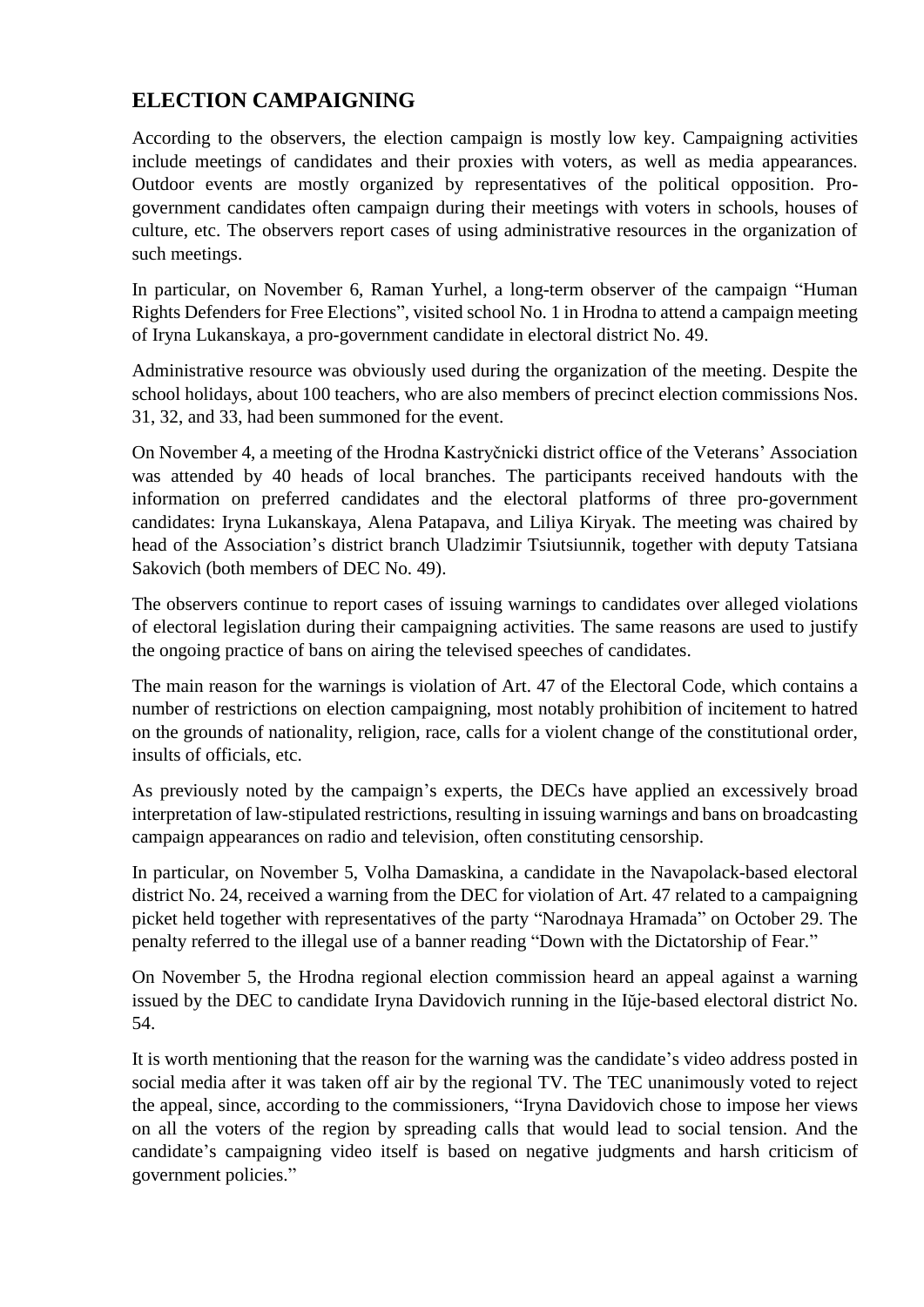The government-owned newspaper "Babrujskaje Žyccio" refused to publish the election platform of Aliaksandr Komar, a United Civil Party candidate in electoral district No. 78.

The decision stemmed from the candidate's claim that "with Lukashenka, the country has no future. He has led the country to a standstill."

## **CANCELLATION OF CANDIDATES' REGISTRATION**

There were more cases of candidates' registration being revoked by the DECs. The decisions exclusively affect unaffiliated or opposition candidates.

On November 8, Dzmitry Kazlou, a candidate in the Orša-based electoral district No. 25, known for his critical blog, received a second warning and his registration was cancelled, as a result. The first warning was issued for using in his campaign pickets posters reading "End Kolkhoz Dictatorship!" and "End Fake Elections!". The candidate was deprived of his registration for the repeated use of these slogans.

Also on November 8, Dzmitry Kazlou was reported to be detained by the police and taken to a local police station. The alleged reason for the detention is preventing his participation in the meeting on Freedom Square in Minsk, earlier announced by vlogger NEXTA.

According to the CEC, as of November 6, the DECs canceled the registration of 10 candidates, and 29 more chose not to run in the elections.

### **REVIEW OF ELECTORAL DISPUTES AND APPEALS**

Some candidates whose registration was canceled by the DECs chose to not appeal against these decisions.

The results of appealing indicate that the TECs and the courts generally continued the practice earlier demonstrated by the district commissions to apply a prejudiced and formal approach, without regard to the presumption in favor of the candidates' rights and fundamental freedoms.

On November 4, the Brest regional election commission considered<sup>2</sup> an appeal against the decision of the Brest-based DEC No. 4 to annul the registration of candidate Uladzimir Maroz. The commission concluded that the candidate's leaflets contained "calls for the unconstitutional change of power": "We are faced with corruption, the silence of officials, with a loose interpretation of the law, police lawlessness and total absence of a fair trial. Let's change the corrupt government together." In addition, the commission said there were "clear signs of incitement to social hatred" in the phrases "police lawlessness" and "total absence of a fair trial". As a result, the appeal was turned down.

The same result was reported in the hearing of Uladzimir Maroz's appeal to the Brest Regional Court. The November 8 ruling<sup>3</sup> only accepted the TEC's findings. Without bringing evidence to support such conclusions, the court's decision is unjustified.

Thus, neither the superior commission nor the court failed to restore the candidate's right to freedom of expression provided for by the Belarusian Constitution and the right to present the election platform in the wording determined by the candidate, as set by the Electoral Code. Uladzimir Maroz's platform did not contain propaganda of war, incitement to violent change of the constitutional order, violation of the territorial integrity of the Republic of Belarus, calls for

**.** 

<sup>2</sup> <http://brest-region.gov.by/attachments/article/10102/10102-4555.pdf>

<sup>3</sup> <http://court.gov.by/ru/vibori/brest/bel/bebf332237b043d0.html>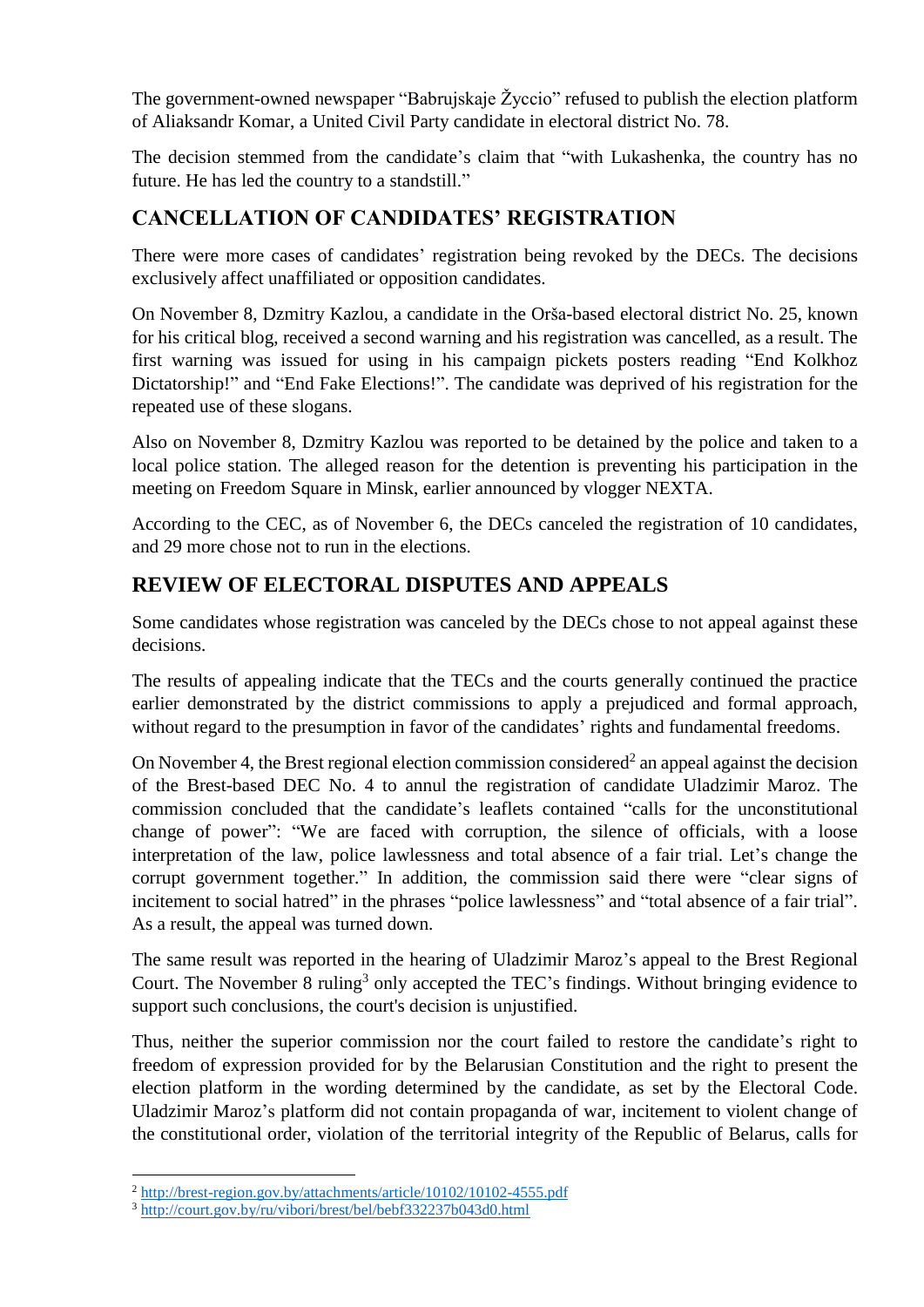social, national, religious and racial hatred, calls to disrupt, cancel or postpone the elections, as well as insults and slander against officials of the Republic of Belarus and other candidates.

On November 5, the Supreme Court considered the appeal of Uladzislau Sysa against the CEC's decision to dismiss the complaint against the Brest regional election commission, which earlier cancelled the candidate's registration over his alleged permanent residence outside Belarus.

The Court confirmed<sup>4</sup> that Sysa could not be registered as a candidate, because he did not meet the requirements of para. 2, Art. 57 of the Electoral Code, which provides that only a person permanently residing in the Republic of Belarus is eligible to run for the House of Representatives.

According to the Court, "based on the systematic interpretation of this provision and the electoral law, a citizen permanently residing in the Republic of Belarus is the person whose priority place of stay, including considering their occupation, is the territory of our state. Such a citizen may be elected a deputy of the legislative body of the Republic of Belarus to carry out public service on a professional basis."

However, the judgment does not contain any "systematic interpretation" as such; it fails to define the interrelations between the interpreted rule and other provisions; nor does it determine the role of the interpreted rule in the legal system.

Meanwhile, the International Covenant on Civil and Political Rights provides for the right of everyone without any discrimination (race, color, sex, language, religion, political or other opinion, national or social origin, property, birth or other circumstances) and without unreasonable restrictions to elect and to be elected at genuine periodic elections which shall be universal and equal suffrage by secret ballot, guaranteeing the free will of the voters.

In accordance with the Convention on the Standards of Democratic Elections, Electoral Rights and Freedoms in the CIS member states (October 7, 2002, Chişinău), "legislative regulation of the right to elect and to be elected, of the election procedures (election systems) as well as limitations of the citizens' voting rights and freedoms should not constrain or revoke the generally accepted rights and freedoms of the person and citizen, and/or legislative guarantees of their implementation, as well as have a discriminative nature." Limitations regarding nomination of candidates, lists of candidates, relating to creation and activities of political parties (coalitions), citizens' voting rights and freedoms can be applied in the interests of defense of the constitutional system, national security, maintenance of public peace, protection of public wealth and morality as well as protection of rights and freedoms of citizens; however, the given limitations should comply with international obligations of the state.

The Convention prohibits any direct or indirect participation of foreign citizens, persons without citizenship, foreign legal entities, international public movements, international organizations in activities facilitating or hindering preparation and conduct of elections.

The Law of the Republic of Belarus of September 20, 2009 No. 49-Z "On the procedure of exit from and entry to the Republic of Belarus of the citizens of the Republic of Belarus" states that permanent residence outside the Republic of Belarus is formalized by issuing a passport of a citizen of the Republic of Belarus for permanent residence outside the Republic of Belarus and the registration of such citizens with the consular department of the Republic of Belarus. The registration of permanent residence outside Belarus is preceded by the execution of certain

**.** 

<sup>4</sup> <http://court.gov.by/ru/vibori/suprim/8d840e7ddaf04a6f.html>